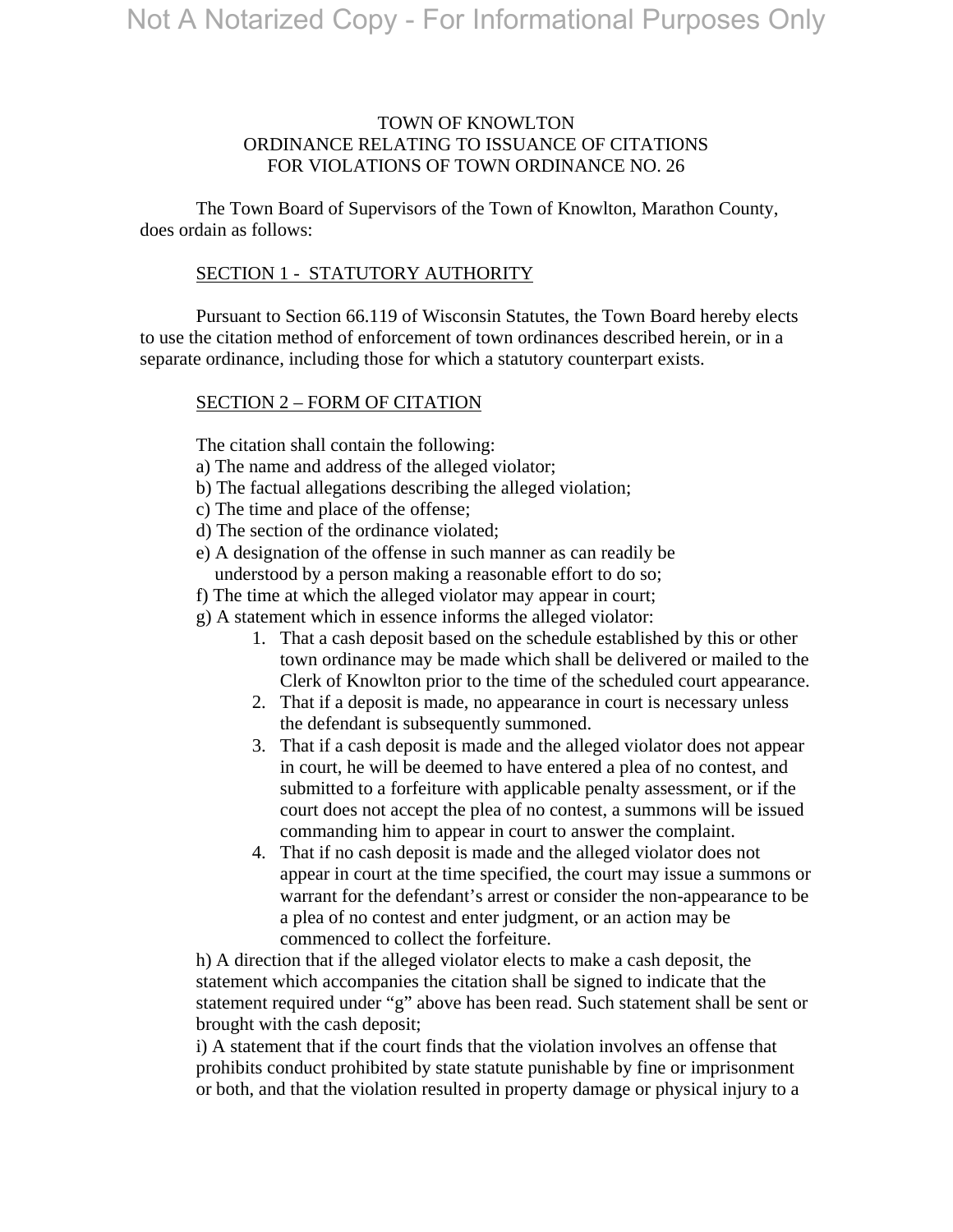person other than the alleged violator, the court may summon the defendant into court to determine if restitution shall be ordered under Section 800.093 (municipal court).

j) Such other information as the town deems necessary.

#### SECTION 3 – SCHEDULE OF DEPOSITS

 The following schedule of cash deposits is established for use with citations issued under this ordinance.

| ORDINANCE TITLE<br><b>OFFENSE</b>                      |                                                                                              | <b>DEPOSITS &amp; COSTS</b>                                    |
|--------------------------------------------------------|----------------------------------------------------------------------------------------------|----------------------------------------------------------------|
| Zoning Ordinance No. 8                                 | Failure to obtain building<br>permit as required<br>All other zoning ordinance<br>violations | Various + current court costs<br>Various + current court costs |
| Mobile Home Ordinance<br>No. 10                        | Violation                                                                                    | $$25 + current court costs$                                    |
| <b>Ordinance Prohibiting</b><br>Dumping Rubbish No. 24 | Violation                                                                                    | $$20 + current court costs$                                    |
| <b>Dwelling Code Ordinance</b><br>No. 16               | Violation                                                                                    | $\$25 +$ current court costs                                   |
| Junk Vehicle Ordinance<br>No. 23                       | Violation                                                                                    | $$20 + current court costs$                                    |
| <b>Park Curfew Ordinance</b><br>No. 17                 | Violation                                                                                    | $$10 + current court costs$                                    |
| Dog Control Ordinance<br>No. 11                        | Violation                                                                                    | $$10 + current court costs$                                    |
| <b>Recycling Ordinance</b><br>No. 25                   | Violation                                                                                    | $\$25$ + current court costs                                   |

 Deposits shall be made in cash, money order or certified check to the Clerk of Knowlton who shall provide a receipt therefore.

### SECTION 4 – ISSUANCE OF CITATION

 The following officials may issue citations with respect to those specified ordinances which are directly related to their official responsibilities.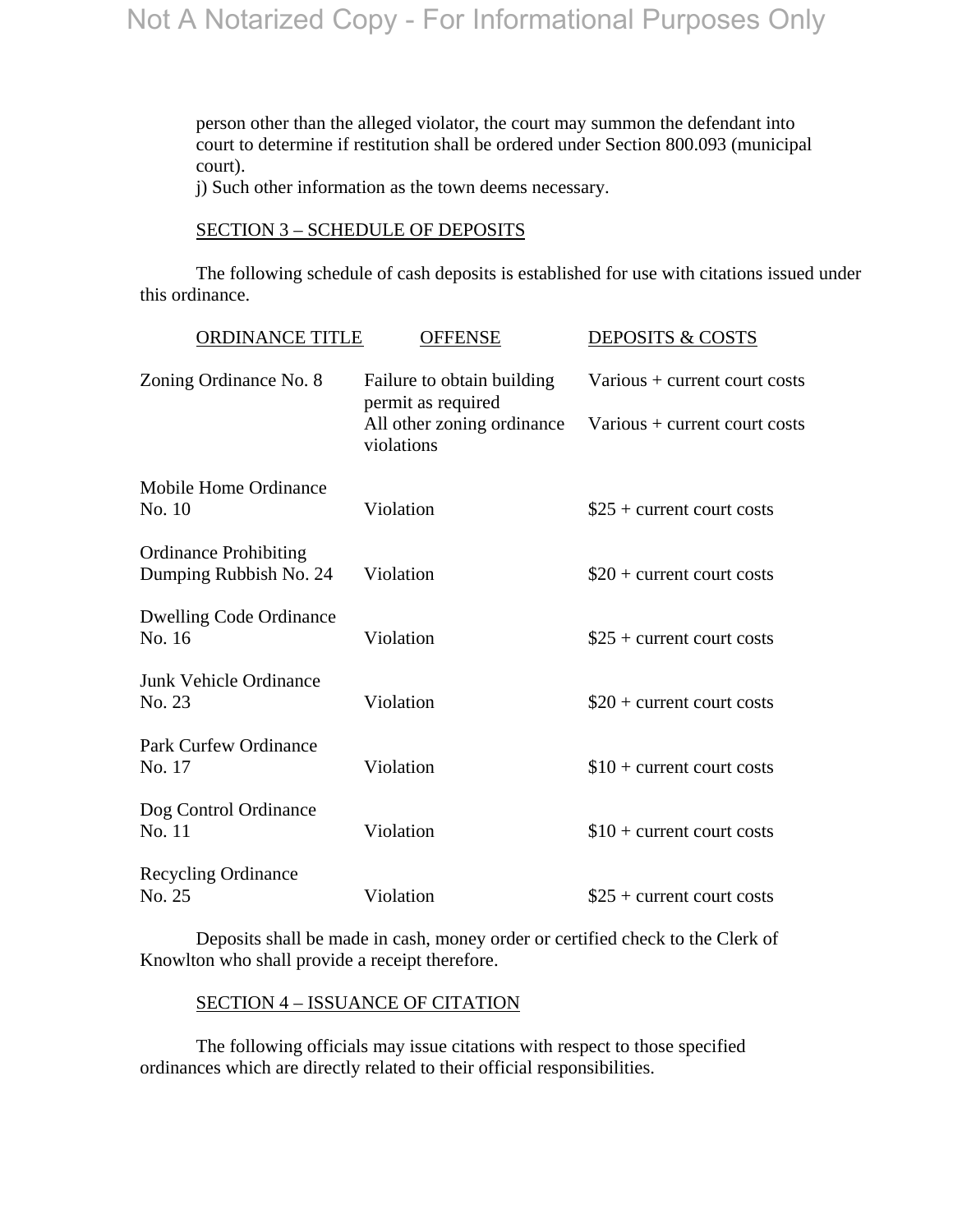| <b>ORDINANCE TITLE</b>         | <b>ENFORCEMENT OFFICIAL</b> |
|--------------------------------|-----------------------------|
| Zoning Ordinance               | <b>Building Inspector</b>   |
| Mobile Home Ordinance          | Town Board                  |
| <b>Rubbish Ordinance</b>       | <b>Town Board</b>           |
| Junk Vehicle Ordinance         | <b>Town Board</b>           |
| <b>Dwelling Code Ordinance</b> | <b>Building Inspector</b>   |
| <b>Recycling Ordinance</b>     | <b>Town Board</b>           |
| <b>Park Curfew Ordinance</b>   | <b>Town Board</b>           |
| Dog Control Ordinance          | Constable                   |

## SECTION 5 – PROCEDURE

 Section 66.119(3) Wisconsin Statutes relating to violator's options and procedures on default is hereby adopted and incorporated by reference.

# SECTION 6 – NONEXCLUSIVITY

## A. OTHER ORDINANCE

 Adoption of this ordinance does not preclude the Town Board from adopting any other ordinance or providing for the enforcement of any other law or ordinance relating to the same or other matter.

## B. OTHER REMEDIES

 The issuance of a citation hereunder shall not preclude the Town Board or any authorized office from proceedings under any other ordinance or law or by any other enforcement method to enforce any ordinance, regulation or order.

## SECTION 7 – SEVERABILITY

 If any provision of this ordinance is invalid or unconstitutional, or if the application of this ordinance to any person or circumstances is invalid or unconstitutional, such invalidity or unconstitutionality shall not affect the provisions or applications of this ordinance which can be given effect without the invalid or unconstitutional provision or application.

## SECTION 8 – EFFECTIVE DATE